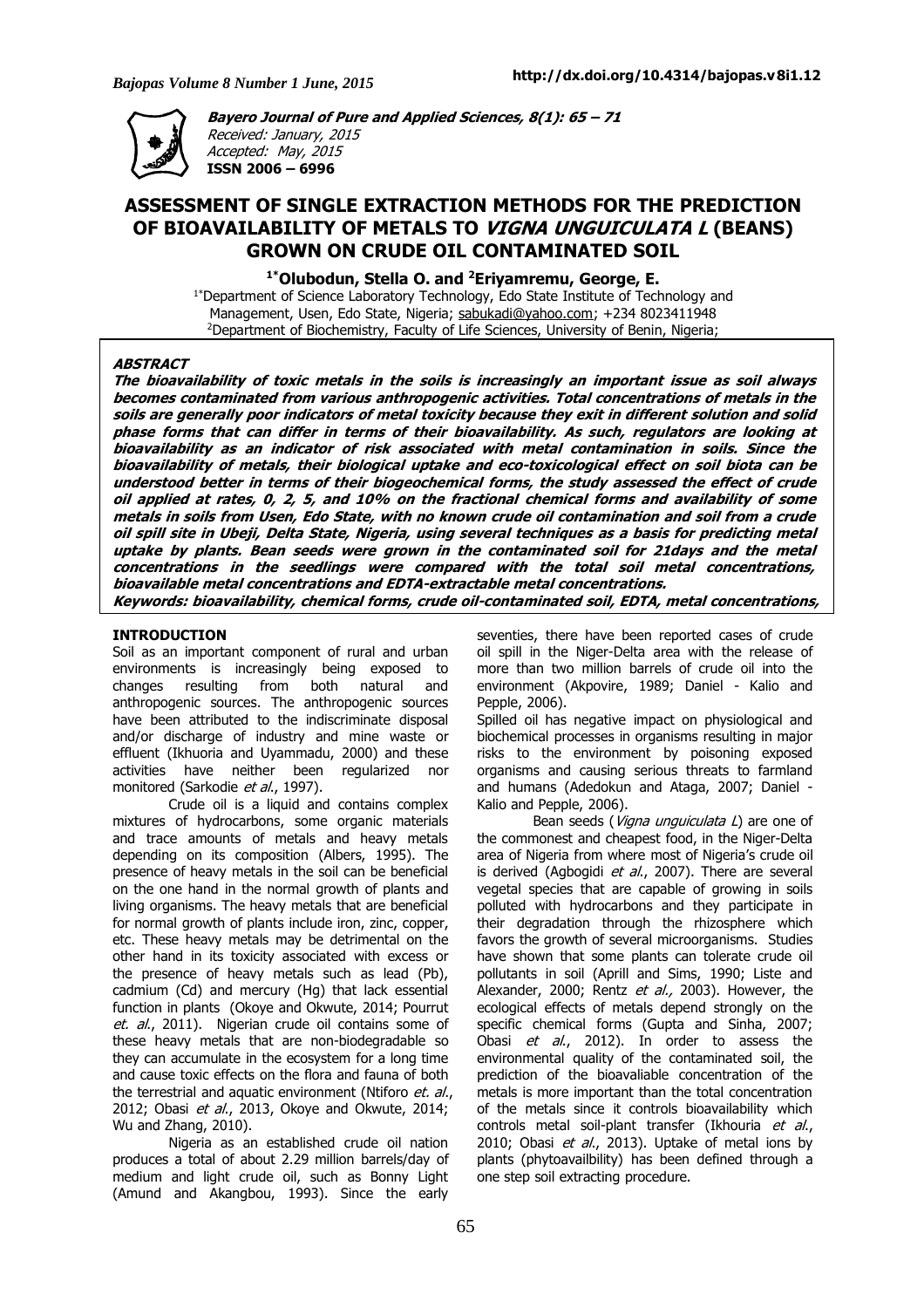The use of single extractants for the prediction of bioavailability of metals from tannery sludge amended soil has been reported (Obasi, et al., 2013) but no such report on the availability of metals from crude oil contaminated soil.

The study investigated and compared the total concentration, bioavaliable concentration and EDTA- extractable metal ions in the crude oil contaminated soil and also evaluated the potential of the extractant for the prediction of bioavailability of the metals from crude oil contaminated soil to the bean seedlings.

# **MATERIALS AND METHODS SOIL SAMPLING AND PRE-TREATMENT**

Top soil  $(0 - 20$ cm depth) sample was collected from an uncultivated land without known crude oil contamination at Usen community in Edo State, Nigeria. Holes were dug at five different points within the land to a 20cm depth each using plastic spade. Also, another soil sample was collected from Ubeji community in Delta State, Nigeria where there was crude oil spill from a Bonny light crude oil pipe line. Within, the spillage site (Ubeji), holes were dug at five different points to a depth of 20cm using plastic spade and soil samples were collected into polythene bags and taken to the laboratory. A composite of all the samples was made by mixing thoroughly equal amounts of soil from each point. The soils were airdried at room temperature, crushed in a porcelain mortar and sieved through a 2mm sieve. The airdried < 2mm samples were stored in polythene bags and labeled for future use. The composite soil from Usen community was weighed into 60 polythene bags such that each bag contained 500g soil and another 30 bags containing the soil collected from Ubeji community where there was crude oil spillage (referred to as Ubeji), making a total of 90 bags.

# **Soil Treatment**

The 60 polythene bags containing Usen soil was shared into two groups of 30 bags each. To one group which served as control (C), crude oil was not added to the soil; instead, distilled water was used. To the other group, 50ml of crude oil was mixed thoroughly with 500g soil in their respective polythene bags with the aid of a plastic spade. The sample was referred to as crude oil contaminated soil (CCS).

#### **Planting of Seeds**

Seed viability was assessed by floatation method. The seeds were placed in a beaker containing distilled water and stirred. The seeds that did not float were regarded as viable seeds while those that floated where regarded as non-viable and discarded. The seeds were planted by a modified version of Vavrek and Campbell (2002). Three viable bean seeds were sown in 500g sandy loam soil with a depth of about 1-2 cm and watered daily with distilled water.

#### **Plant Analysis**

After 21days post germination, equal amounts of seedlings that germinated were harvested and

washed thoroughly with running tap water, blotted dry, cut into pieces, mixed thoroughly and oven dried at 80 $^{\circ}$ C for 2 days. 1g of the oven dried samples was weighed and ashed in a muffle furnace at  $500^{\circ}$ C for 3hrs. The ash was dissolved in 20% trioxonitrate (v) acid and filtered through a Whatman No. 1 filter paper and made up to 100ml mark. The metal contents were determined using Atomic Adsorption Spectrophotometer (AAS) Bulk Scientific (VGP210) (Gupta and Sinha, 2007).

## **Physicochemical Analyses**

The physicochemical analysis of the soil was assayed according to methods described by A.O.A.C, (1995) using Atomic Absorption Spectrophotometer.

## **Single Extraction of Total Metals**

EDTA extractable fraction was obtained by mechanical shaking of the sample (5g) at 200rpm with 50ml of 0.05M EDTA solution at room temperature for 6hrs. For the determination of total Fe, Cd, Pb, Cu and Zn concentrations in the soil using modified version of acid dissolution method described in Gupta and Sinha (2007), 1g of soil was digested with 5ml of  $HNO<sub>3</sub>$  and 1ml of  $HClO<sub>4</sub>$  in a digester for 6hrs. The digested solution was then diluted with distilled water and filtered through a Whatman No. 1 filter paper and made up to 100ml. The heavy metals in the solution were determined using Atomic Adsorption Spectrophotometer (AAS) Bulk Scientific (VGP210).

#### **Soil Fractionation**

Fractionation studies were performed on the soil samples to assess the amount of bioavalable metals before planting bean seeds and EDTA extraction. Uba et al. (2008) method, a modified version of Tessier et al. (1979), was used to investigate the distribution of the metals in the soils into five optional geochemical forms.

## **Quality Control and Statistical Analysis**

All reagents used for the preparation of standard solutions and analyses were analytical grades (BDH or Sigma). Buck Scientific standard solutions (Buck scientific Inc.) were used to calibrate the Spectrophotometer. Procedural blank samples were subjected to similar extraction method using the same amounts of reagents. All experiments were done in triplicate and results expressed as mean ± standard error of mean (SEM). Analysis of variance was used to test for differences in the groups, while Duncan's multiple comparisons test was used to determine significant differences between means.

# **RESULTS AND DISCUSSION**

#### **Physicochemical properties of crude oil contaminated soil (CCS) and control soils**

The results of the physicochemical analyses are shown in Table 1. Results obtained showed that cation exchange capacity, total organic carbon, and total organic matter were significantly higher ( $P <$ 0.05) in the crude oil contaminated soil when compared to control soil. However, pH was significantly lower ( $P < 0.05$ ) in the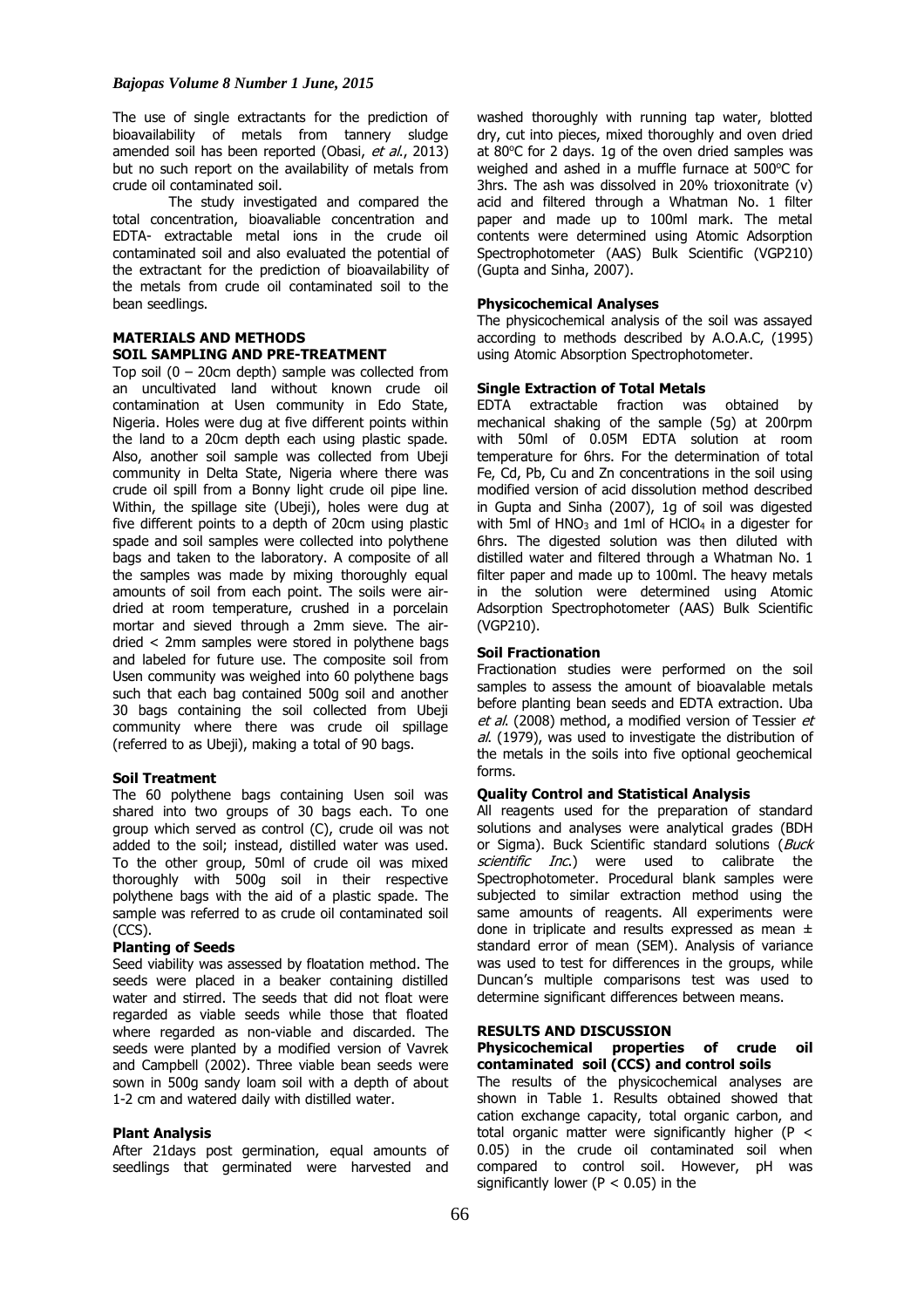# *Bajopas Volume 8 Number 1 June, 2015*

Crude oil contaminated soil (5.84± 0.03) but higher in the Ubeji soil  $(6.74 \pm 0.01)$  when compared to control soil (6.44 $\pm$  0.03). The lower pH (more acidic) recorded for the CCS than those of the uncontaminated (Control) soil may be as a result of some phenol present in crude oil (CONCAWE, 2003). The relatively higher pH observed in Ubeji may be as a result of difference in soil location. The results generally observed a moderately acidic soil. Similar pH values were reported for Niger Delta soils, some soils in other parts of Nigeria and soils with cassava processing effluents (Iwegbue *et al.*, 2013; Nwakaudu *et al.*, 2012). However, it is at variance with pH values reported by Obasi et al. (2013) for dumpsites. The observed pH values in the soils may have altered the physicochemical properties of the soil as well as the chemical forms and the levels of uptake of metals by the bean plant (Obasi et. al., 2012). Particle size indicated mainly sandy clay loam

(for C and CCS) and sandy loam for Ubeji. The high conductivity value of the crude oil contaminated soil may be attributed to the presence of metals that are soluble salts in the soil (Obasi et. al., 2012).

The higher values of cation exchange capacity (CEC) observed in CCS and Ubeji when compared with control are comparable to values of CEC reported in soil that received cassava effluents in Benin City, Nigeria (Oviasogie and Ofomaja, 2007). The high CEC in CCS and Ubeji may be due to high calcium content in the soils contaminated with crude oil. The total organic carbon (TOC) and Total Organic Matter (TOM) values obtained in the results are comparable to those reported by Obasi et. al., (2012). The levels of organic matter in soils affect the soil chemical and physical processes and acts as an indicator of the soils ability to hold plants (Obasi et. al., 2012).

**Table 1: Physicochemical properties of crude oil contaminated soil (CCS), Ubeji and control soil (dry weight).**

| Parameter/Sample                                 | <b>Control</b>               | <b>CCS</b>                   | <b>UBEJI</b>                  |
|--------------------------------------------------|------------------------------|------------------------------|-------------------------------|
| pH(H <sub>2</sub> O)                             | $6.44 \pm 0.03$ <sup>a</sup> | 5.84 $\pm$ 0.14 <sup>b</sup> | $6.74 \pm 0.01$ <sup>c</sup>  |
| Soil Texture                                     | Sandy clay loam              | Sandy clay loam              | Sandy loam                    |
| <b>Cation Exchange Capacity</b><br>(Cmol/kg)     | $7.08 \pm 0.01$ <sup>a</sup> | $9.05 \pm 0.07^{\rm b}$      | 9.98 $\pm$ 0.02 <sup>e</sup>  |
| <b>Total Hydrocarbon Content</b><br>(THC. mg/kg) | $0.00 \pm 0.01$ <sup>a</sup> | $17.34 \pm 0.01^{\rm b}$     | 74.88±0.01 <sup>e</sup>       |
| Total Organic Carbon (%)                         | $1.26 \pm 0.01$ <sup>a</sup> | $3.31 \pm 0.02^b$            | 3.89 $\pm$ 0.01 <sup>e</sup>  |
| Total Organic Matter (%)                         | $2.17 \pm 0.02$ <sup>a</sup> | $5.71 \pm 0.05^{\circ}$      | 5.41 $\pm$ 0.02 <sup>be</sup> |
| Clay (%)                                         | 26.68                        | 28.0                         | 16.28                         |
| Silt (%)                                         | 10.30                        | 12.0                         | 10.70                         |
| Sand (%)                                         | 63.02                        | 60.0                         | 73.02                         |

Values are mean of three (n=3) replicates  $\pm$  standard error of mean, CCS= crude oil contaminated soil, UBEJI = Spill site of crude oil, THC = Total Hydrocarbon Content. Means of the same row carrying different notations are statistically different at P<0.05 using Instat graphpad.

**Levels of heavy metals in crude oil contaminated soil, Ubeji and control soil** The concentration of heavy metals in the crude oil contaminated soil, Ubeji and control soil are presented in Table 2. The values of Cd, Pb, Fe, Cu, and Zn for contaminated soil were above the value of control soil but below those of 4.7% Fe.190mg/kg Cu, 720mg/kg Zn, 36mg/kg Cu and 140mg/kg Zn intervention and target values for soils provided by Department of Petroleum Resources (DPR) guidelines. Other researchers also reported elevated levels of

heavy metals in different types of contaminated soils (Iwegbue *et. al.*, 2013; Obasi *et. al.*, 2012; Okoye and Okwute, 2014). The higher concentration of metals in the CCS and Ubeji soil may be attributed to the crude oil present in the soil. The low concentrations of the metals in the control soil even though control soil and CCS are from the same source (Usen soil), confirm that crude oil was the reason for the increase. The metal with the highest mean concentration is Fe (Table 2).

| Table 2: Levels of heavy metals in crude oil contaminated soil, Ubeji and control soil (mg/kg soil |  |  |  |
|----------------------------------------------------------------------------------------------------|--|--|--|
| dry weight)                                                                                        |  |  |  |

| Metal/Sample | Control                        | CCS                          | <b>UBEJI</b>                 |
|--------------|--------------------------------|------------------------------|------------------------------|
| Cadmium (Cd) | $0.01 \pm 0.01$ <sup>a</sup>   | $0.05 \pm 0.03$ <sup>a</sup> | $0.01 \pm 0.01$ <sup>a</sup> |
| Lead (Pb)    | $0.08 \pm 0.01^a$              | $0.84 \pm 0.23^b$            | $5.00 \pm 0.12$ <sup>c</sup> |
| Zinc(Zn)     | $10.00 \pm 0.03$ <sup>a</sup>  | $46.12 \pm 0.03^b$           | 50.00 $\pm$ 0.04 $\rm{c}$    |
| Iron (Fe)    | $119.75 \pm 0.07$ <sup>a</sup> | 165.18±0.04 <sup>b</sup>     | 300.95±0.14c                 |
| Copper (Cu)  | $1.05 \pm 0.02$ <sup>a</sup>   | 4.60 $\pm$ 0.02 <sup>b</sup> | $6.00 \pm 0.02$ <sup>c</sup> |

Values are mean of three (n=3) replicates  $\pm$  standard error of mean, CCS= crude oil contaminated soil, UBEJI = Spill site of crude oil, Means of the same row carrying different notations are statistically different at P<0.05 using Instat graphpad.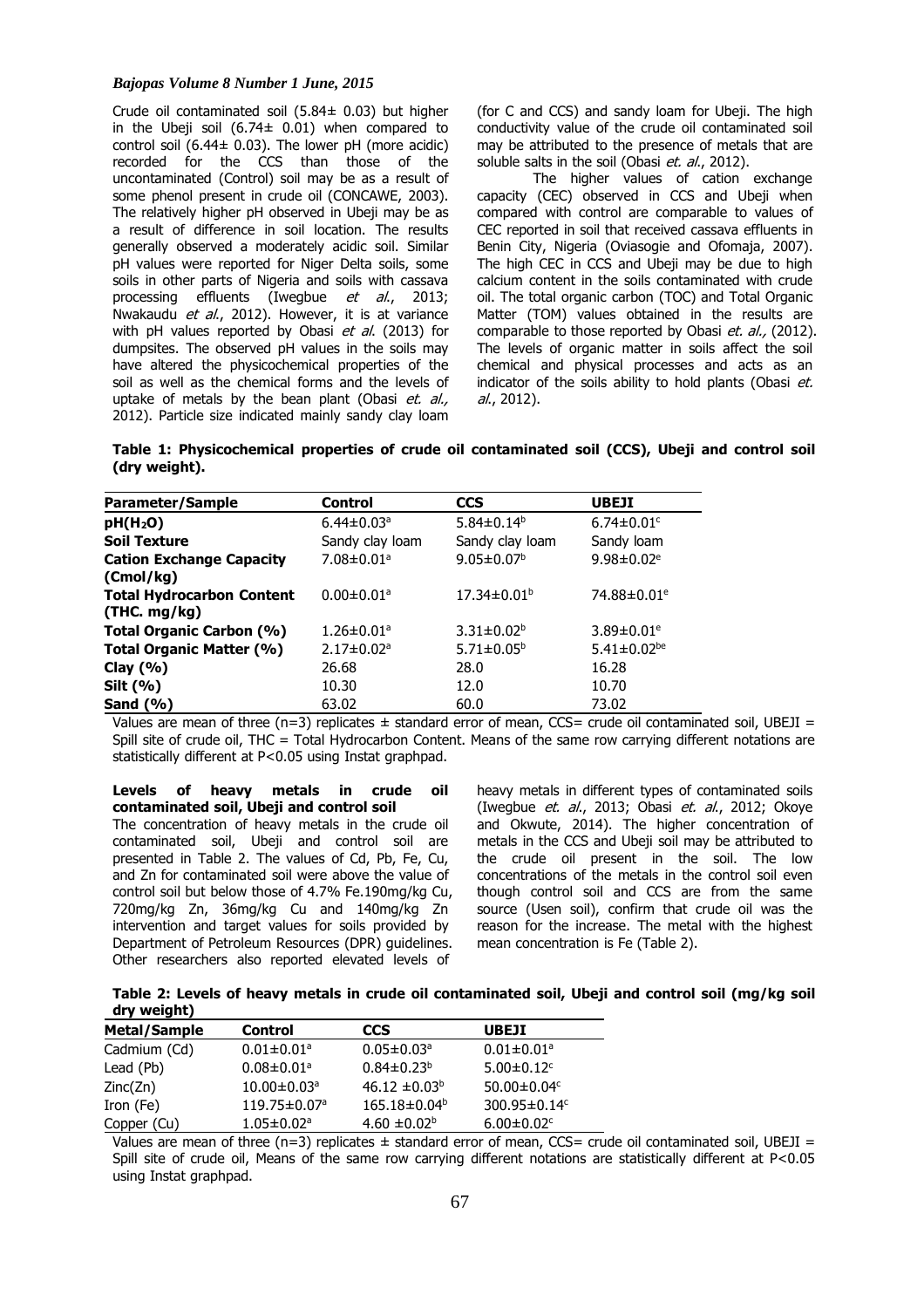#### **Fractionation of Cd, Pb, Fe, Cu, and Zn in the crude oil contaminated soil before treatment**

The geochemical forms in which the metals were distributed in the crude oil contaminated soil before planting the bean seeds and EDTA extraction are shown in Tables 3A to 3E. The highest concentrations of Cu, Zn, Pb and Fe were found in the residual fractions of the crude oil contaminated soil. This may be as a result of the sandy nature of the soil as well as presence of acid resistant minerals and the coprecipitation of the metals with various silicate species consequent to their adsorption into mineral lattice (Rahman et al., 2004). Similar results were recorded by other researchers in different contaminated soils (Iwegbue et. al., 2013; Obasi et.  $al.$ , 2012; Obasi et.  $al.$ , 2013). Cadmium was not detected in all the fractions except the acid soluble fraction, an indication that it may be readily soluble and mobile. The percent bioavailability of the metals in the crude oil contaminated soils is relatively high since the mobile phase contains reasonable percent of total extractable fractions suggesting that the metals in CCS and Ubeji soils are potentially more bioavailable for the plant uptake (Obasi et. al., 2013).

| Table 3A: Fractionation tests of Cd in the crude oil contaminated soil before treatment (mg/kg soil |             |  |  |  |
|-----------------------------------------------------------------------------------------------------|-------------|--|--|--|
|                                                                                                     | dry weight) |  |  |  |

|                          |                              | -----                        |                              |
|--------------------------|------------------------------|------------------------------|------------------------------|
| <b>Fraction</b>          | Control                      | CCS                          | UBEJI                        |
| <b>Exchangeable</b>      | ND.                          | <b>ND</b>                    | <b>ND</b>                    |
| <b>Oxidizable</b>        | ND.                          | ND                           | <b>ND</b>                    |
| <b>Acid soluble</b>      | ND.                          | $0.05 \pm 0.02$ <sup>a</sup> | $0.01 \pm 0.01$ <sup>b</sup> |
| <b>Reducible</b>         | ND.                          | ND                           | <b>ND</b>                    |
| <b>Residual</b>          | $0.01 \pm 0.01$              | ND.                          | ND.                          |
| TEMs                     | $0.01 \pm 0.01$ <sup>a</sup> | $0.05 \pm 0.02^b$            | $0.01 \pm 0.01$ <sup>a</sup> |
| Sum of BF                | 000                          | 000                          | 000                          |
| Residual (%)             | 100                          | 0.00                         | 0.00                         |
| Percent Bioavailable (%) | 0.00                         | 0.00                         | 0.00                         |

Values are mean of three ( $n=3$ ) replicates  $\pm$  standard error of mean, TEMs = total extractable metals,  $BF =$ bioavailable fraction, CCS= crude oil contaminated

soil, UBEJI = Soil from Crude oil spill, ND = Not Detectable., Means of the same row carrying different notations are statistically different at P<0.05 using Instat graphpad

#### **Table 3B: Fractionation tests of Pb before treatment (mg/kg soil dry weight)**

| <b>Fraction</b>          | Control | CCS                          | UBEJI                        |
|--------------------------|---------|------------------------------|------------------------------|
| <b>Exchangeable</b>      | ND      | $0.37 \pm 0.02$ <sup>a</sup> | 1.34 $\pm$ 0.03 <sup>b</sup> |
| <b>Oxidizable</b>        | ND.     | <b>ND</b>                    | <b>ND</b>                    |
| <b>Acid soluble</b>      | ND.     | $0.19 \pm 0.02$ <sup>a</sup> | $1.00 \pm 0.05^{b}$          |
| <b>Reducible</b>         | ND.     | <b>ND</b>                    | $0.24 \pm 0.02$              |
| <b>Residual</b>          | ND.     | $0.31 \pm 0.02$ <sup>a</sup> | $1.58 \pm 0.03^b$            |
| <b>TEMs</b>              | 0.00    | $0.84 \pm 0.05$ <sup>a</sup> | 4.16±0.11 $b$                |
| Sum of BF                | 0.00    | 0.56                         | 2.34                         |
| Residual (%)             | 0.00    | 36.79                        | 37.98                        |
| Percent Bioavailable (%) | 0.00    | 67                           | 47                           |

Values are mean of three ( $n=3$ ) replicates  $\pm$  standard error of mean, TEMs = total extractable metals,  $BF =$ bioavailable fraction, CCS= crude oil contaminated

soil, UBEJI = Soil from Crude oil spill, ND = Not Detectable., Means of the same row carrying different notations are statistically different at P<0.05 using Instat graphpad

#### **Table 3C: Fractionation tests of Zn before treatment (mg/kg soil dry weight)**

|                          |                              | - -                          | - -                           |
|--------------------------|------------------------------|------------------------------|-------------------------------|
| <b>Fraction</b>          | Control                      | <b>CCS</b>                   | UBEJI                         |
| <b>Exchangeable</b>      | $0.28 \pm 0.01$ <sup>a</sup> | 3.14 $\pm$ 0.02 <sup>b</sup> | 8.85 $\pm$ 0.03 $\degree$     |
| <b>Oxidizable</b>        | 03.38 $\pm$ 0.06 $a$         | $10.70 \pm 0.02^{\circ}$     | $10.11 \pm 0.03$ <sup>c</sup> |
| <b>Acid soluble</b>      | $0.68 \pm 0.06$ <sup>a</sup> | 8.92 $\pm$ 0.02 $^{\rm b}$   | 7.75 $\pm$ 0.03 $\degree$     |
| <b>Reducible</b>         | 03.35 $\pm$ 0.03 $a$         | 6.50 $\pm$ 0.02 b            | 9.08 $\pm$ 0.05 $\degree$     |
| <b>Residual</b>          | 1.36 $\pm$ 0.03 $a$          | 14.08±0.02 <sup>b</sup>      | 15.28±0.03c                   |
| <b>TEMs</b>              | 09.05 $\pm$ 0.07 $^{\circ}$  | 43.34±0.23 <sup>b</sup>      | $51.07 \pm 0.06$ <sup>c</sup> |
| <b>Sum of BF</b>         | 0.96                         | 12.06                        | 16.60                         |
| Residual (%)             | 15.03                        | 32.48                        | 29.92                         |
| Percent Bioavailable (%) | 10                           | 26                           | 33                            |

Values are mean of three ( $n=3$ ) replicates  $\pm$  standard error of mean, TEMs = total extractable metals,  $BF =$ bioavailable fraction, CCS= crude oil contaminated soil, UBEJI = Soil from Crude oil spill, ND = Not Detectable., Means of the same row carrying different notations are statistically different at P<0.05 using Instat graphpad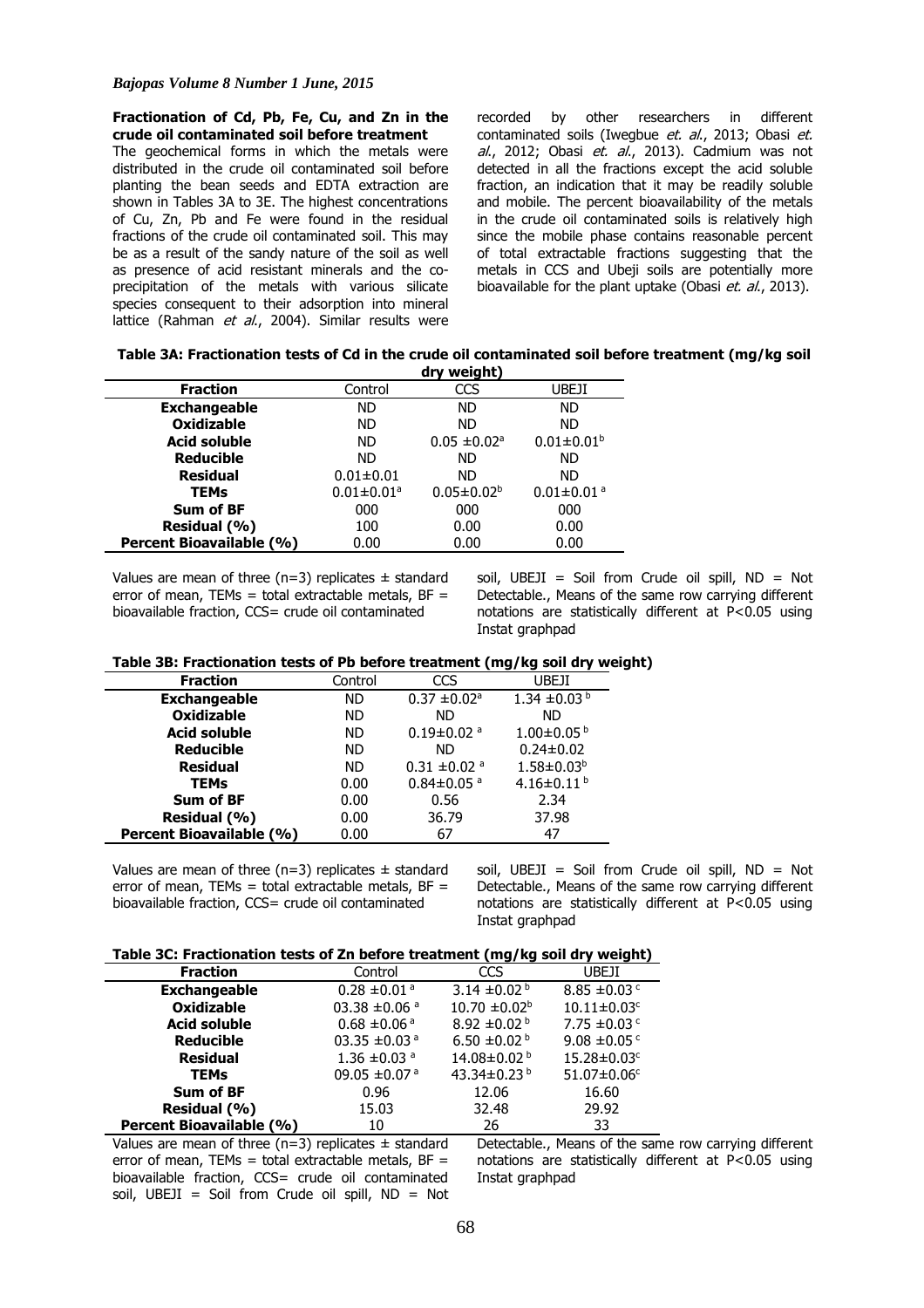# *Bajopas Volume 8 Number 1 June, 2015*

**Table 3D: Fractionation tests of Fe before treatment (mg/kg soil dry weight)**

| <b>Fraction</b>          | Control                        | CCS                           | UBEJI                         |
|--------------------------|--------------------------------|-------------------------------|-------------------------------|
| <b>Exchangeable</b>      | 19.18 $\pm$ 0.01 $^{\circ}$    | 43.14 $\pm$ 0.02 <sup>b</sup> | $20.80 \pm 0.07$ <sup>c</sup> |
| <b>Oxidizable</b>        | 25.20 $\pm$ 0.06 <sup>a</sup>  | 13.70±0.02 <sup>b</sup>       | 92.39±0.05c                   |
| <b>Acid soluble</b>      | 16.68 $\pm$ 0.06 <sup>a</sup>  | $0.10 \pm 0.02$ <sup>b</sup>  | 46.90 $\pm$ 0.03 $\text{c}$   |
| <b>Reducible</b>         | 24.17 $\pm$ 0.06 <sup>a</sup>  | 35.50 $\pm$ 0.02 <sup>b</sup> | $16.35 \pm 0.03$ <sup>c</sup> |
| <b>Residual</b>          | 30.35 $\pm$ 0.03 <sup>a</sup>  | 65.86 $\pm 0.02^{\text{b}}$   | 122.43±0.03c                  |
| <b>TEMs</b>              | $115.58 \pm 0.07$ <sup>a</sup> | 158.30±0.03b                  | 298.87±0.02 c                 |
| <b>Sum of BF</b>         | 35.86                          | 43.24                         | 67.70                         |
| Residual (%)             | 26.26                          | 41.61                         | 40.96                         |
| Percent Bioavailable (%) | 30                             | 26                            | 22                            |

Values are mean of three ( $n=3$ ) replicates  $\pm$  standard error of mean, TEMs = total extractable metals,  $BF =$ bioavailable fraction, CCS= crude oil contaminated soil, UBEJI = Soil from Crude oil spill,  $ND = Not$  Detectable., Means of the same row carrying different notations are statistically different at  $P < 0.05$  using Instat graphpad

| Table 3E: Fractionation tests of Cu before treatment (mg/kg soil dry weight) |  |  |  |  |  |  |
|------------------------------------------------------------------------------|--|--|--|--|--|--|
|------------------------------------------------------------------------------|--|--|--|--|--|--|

| <b>Fraction</b>          | Control                      | CCS                          | UBEJI                        |
|--------------------------|------------------------------|------------------------------|------------------------------|
| <b>Exchangeable</b>      | ND.                          | $0.50 \pm 0.02$ <sup>a</sup> | 1.89 $\pm$ 0.03 <sup>b</sup> |
| <b>Oxidizable</b>        | $0.05 \pm 0.03$              | <b>ND</b>                    | <b>ND</b>                    |
| <b>Acid soluble</b>      | ND.                          | ND.                          | <b>ND</b>                    |
| <b>Reducible</b>         | $0.04 \pm 0.03$ <sup>a</sup> | $0.93 \pm 0.05$ b            | <b>ND</b>                    |
| <b>Residual</b>          | $0.08 \pm 0.03$ <sup>a</sup> | 2.86 $\pm$ 0.02 b            | 4.11 $\pm$ 0.03 $\degree$    |
| <b>TEMs</b>              | $0.17 \pm 0.07$ <sup>a</sup> | 4.29 $\pm$ 0.14 <sup>b</sup> | 6.00 $\pm 0.05$ <sup>c</sup> |
| Sum of BF                | 0                            | 0.50                         | 1.89                         |
| Residual (%)             | 47.06                        | 67.14                        | 68.50                        |
| Percent Bioavailable (%) | 0                            | 11                           | 32                           |

Values are mean of three ( $n=3$ ) replicates  $\pm$  standard error of mean, CCS= crude oil contaminated soil,  $UBEJI = Soil from Crude oil spill, ND = Not$ 

**Concentration of metals in bean seedlings 21 days post germination and concentration of EDTA extractable metals after 6hrs EDTA extraction in CCS (mg/kg soil dry weight)**

The results of the concentration of metals accumulated in the bean seedlings 21 days post germination, concentrations extracted by EDTA and the residual concentration of the metals in the crude oil contaminated soil is given in Tables 4A and 4B.

The metals analysed in the bean seedlings recorded higher concentrations in CCS and Ubeji soil than in the control soil but Cd was not detectable in all the fractions. The mean concentrations of the metals taken up by the bean seedlings 21 days post

Detectable., Means of the same row carrying different notations are statistically different at P<0.05 using Instat graphpad

germination ranged from 0.10-0.27mg/kg Pb, 7.27- 10.29mg/kg Zn, 43.60-60mg/kg Fe and 0.90- 1.43mg/kg Cu in the CCS and Ubeji soil. The uptake of Fe by the bean seedlings was the highest. The sandy nature of the soil may have contributed to Fe mobility and uptake by the plant. Similar results on the uptake of heavy metals have been reported for various plant species by other researchers (Obasi et. al., 2013; Okoye and Okwute, 2014). When the concentration of metals removed by the bean seedlings and EDTA were compared, it was observed that EDTA removed more metal from the crude oil contaminated soil than the bean seedlings.

|  | Table 4A: Concentration of metals in bean seedlings 21 days post germination and EDTA |  |  |  |  |  |  |
|--|---------------------------------------------------------------------------------------|--|--|--|--|--|--|
|  | extractable concentrations in CCS after 6hrs EDTA extraction (mg/kg soil dry weight)  |  |  |  |  |  |  |

| <b>Samples/Metals</b>              | $Cd$ (mg/kg) | Pb (mg/kg)      | $Zn$ (mg/kg)     | Fe $(mg/kg)$      | Cu (mg/kg)      |
|------------------------------------|--------------|-----------------|------------------|-------------------|-----------------|
| Bean seedlings                     | ND.          | $0.10 \pm 0.03$ | $10.29 \pm 0.06$ | $60.00 \pm 0.03$  | $0.92 \pm 0.02$ |
| EDTA extractable<br>concentrations | ND.          | $0.63 \pm 0.01$ | $30.17 \pm 0.01$ | 146.18±0.01       | $3.26 \pm 0.01$ |
| Soil after germination             | ND.          | $0.08 \pm 0.02$ | $35.41 \pm 0.02$ | $105.18 \pm 0.02$ | $1.34 \pm 0.02$ |
| Soil after EDTA extraction         | ND.          | $0.21 \pm 0.01$ | 15.95±0.01       | 19.00±0.01        | $1.34 \pm 0.01$ |
| % removal<br>(by bean seedlings)   | <b>NA</b>    | 12              | 22               | 36                | 20              |
| % removal<br>(by EDTA)             | ΝA           | 75              | 65               | 88                | 71              |

Values are mean of three (n=3) replicates  $\pm$  standard error of mean, CCS= crude oil contaminated soil, NA  $=$  Not applicable, ND  $=$  Not Detectable., Means of the same row carrying different notations are statistically different at P<0.05 using Instat graphpad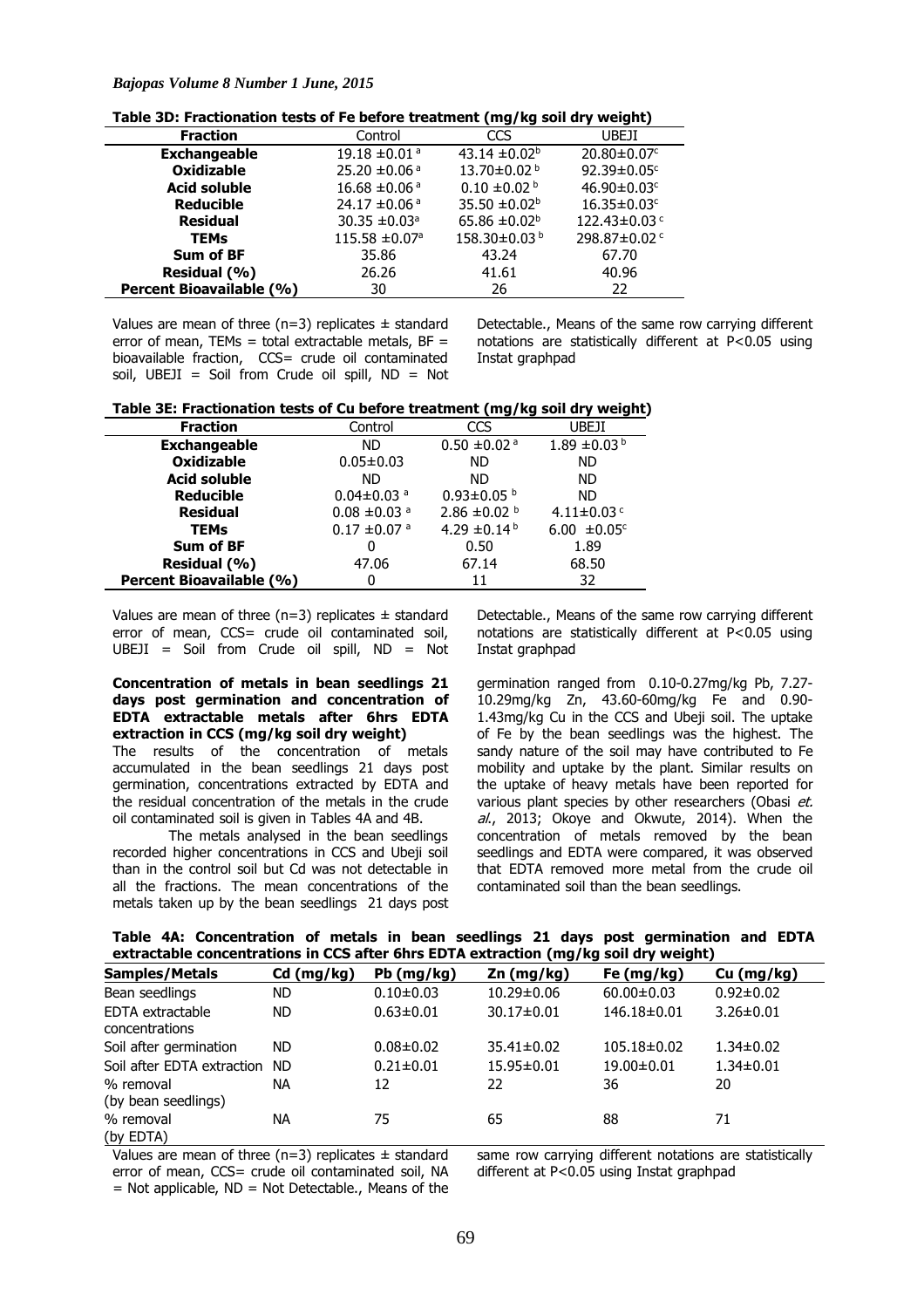| <b>Samples/Metals</b>              | Cd (mg/kg) | $Pb$ (mg/kg)    | Zn (mg/kg)       | Fe $(mg/kg)$     | Cu (mg/kg)      |
|------------------------------------|------------|-----------------|------------------|------------------|-----------------|
| Bean seedlings                     | <b>ND</b>  | $0.27 \pm 0.01$ | 7.27±0.05        | $43.60 \pm 0.02$ | $1.43 \pm 0.02$ |
| EDTA extractable<br>concentrations | <b>ND</b>  | $3.74 \pm 0.03$ | 39.48±0.03       | 274.05±0.07      | $4.39 \pm 0.02$ |
| Soil after germination             | <b>ND</b>  | $0.15 \pm 0.01$ | 37.44±0.02       | 257.40±0.05      | $2.74 \pm 0.02$ |
| Soil after EDTA<br>extraction      | <b>ND</b>  | $1.26 \pm 0.01$ | $10.52 \pm 0.01$ | $26.90 \pm 0.04$ | $1.61 \pm 0.01$ |
| % removal                          | ΝA         | 5               | 15               | 14               | 24              |
| (by bean seedlings)                |            |                 |                  |                  |                 |
| % removal<br>(by EDTA)             | NA         | 75              | 79               | 91               | 73              |

**Table 4B: Concentration of metals in bean seedlings after 21 days post germination and EDTA extractable concentrations after 6hrs EDTA extraction** in **Ubeji soil**

Values are mean of three (n=3) replicates  $\pm$  standard error of mean, CCS= crude oil contaminated soil, NA = Not applicable, ND = Not Detectable., Means of the same row carrying different notations are statistically different at P<0.05 using Instat graphpad

# **Comparison of the concentration of metals in CCS and Ubeji soil using several techniques**

It was observed when comparing concentrations of Cu, Zn, Pb and Fe obtained using several techniques that the least concentration of Pb and Cu were found in harvested beans seedlings when compared to their concentration in the total metals. The highest concentrations of the metals were extracted by EDTA. The concentration of Fe accumulated in the bean seedling was higher than the bioavailable concentration in the CCS before germination. Lead was the least metal concentrated by bean seedling in the CCS.

#### **CONCLUSION**

The study predicts the effectiveness of EDTA in chemical forms and availability of Cd, Pb, Zn, Fe and

# **REFERENCES**

- Adedokun, O. M. and Ataga, A. E. (2007): Effects of Amendments and Bioaugumentation of Soil Polluted with Crude Oil, Automotive Gasoline Oil, And Spent Engine Oil on the Growth of Cowpea (Vigna nguiculata L. Walp). Scientific Research and Essay, (5):197-149.
- Agbogidi, O. M., Eruotor, P. G. and Akparobi, S. O. (2007): Effects of Crude Oil Levels on the Growth of Maize (Zea mays L.). American Journal of Food Technology, 2: 529-535.
- Akpovire, B. O. (1989): Education against Environmental Pollution in Nigeria. Convergence, 22(4): 55 – 60.
- Albers, P. H. (1995): Petroleum and Individual Polycyclic Aromatic Hydrocarbons. In: Hoffman, D.J., Rattner, B.A., Burton, C.A., Cairns, J. (Eds). Handbook of Ecotoxicology, Lewis Publishers, Boca Raton. 330 – 355.
- Amund, O. O. and Akangou, T. S. (1993): Microbial Degradation of Four Nigerian Crude Oils in an Estuarine Microcosm. Letters of Applied Microbiology, 16: 118 – 121.
- A.O.A.C. (1995): Official Methods of Analysis. Association of Official Analytical Chemists,

Cu. The study also indicated that the concentration of the metals taken up by bean seedlings was lower than the bioavailable concentration but the concentration extractable by EDTA was higher than the bioavailable concentrations.

#### **ACKNOWLEDGMENTS**

We are grateful to the laboratory staff of the Department of Biochemistry, Faculty of Life Sciences, University of Benin, Benin City, Department of Science Laboratory and Technology, School of Applied Sciences, Edo State Institute of Technology and Management, Usen, Edo State and School of Agriculture, Federal University of Technology, Akure, Ondo State, Nigeria.

> 15th ed., Arlington, V. A. Methods 992.006 to 962. 09.

- Aprill, W. and Sims, R. (1990): Evaluation of the Use of Prairie Grasses for Stimulating Polycyclic Aromatic Hydrocarbon Treatment in Soil. Chemosphere, 20: 253–265.
- Daniel Kalio, L. A and Pepple, S. F. (2006): Effect of Bonny Light Crude Oil Pollution of Soil on the Growth of Dayflower (Commelina benghalensis L.) in the Niger Delta, Nigeria. *Journal of Applied* Sciences, 10 (2): 111 - 114.
- DPR (Department of petroleum resources) (2002): Environmental guidelines and standards for the petroleum industry in Nigeria<br>(revised edition). Department of Department of Petroleum Resources,Ministry of Petroleum and Natural Resources, Abuja, Nigeria.
- Gupta, A. K. and Sinha, S. (2007): Assessment of Single Extraction Methods for the Prediction of Bioavailability of Metals to Brassica juncea L Czean (var. Vaibhav) grown on tannery waste contaminated soil. Journal of hazardous Materials, 149 (2): 141-150.